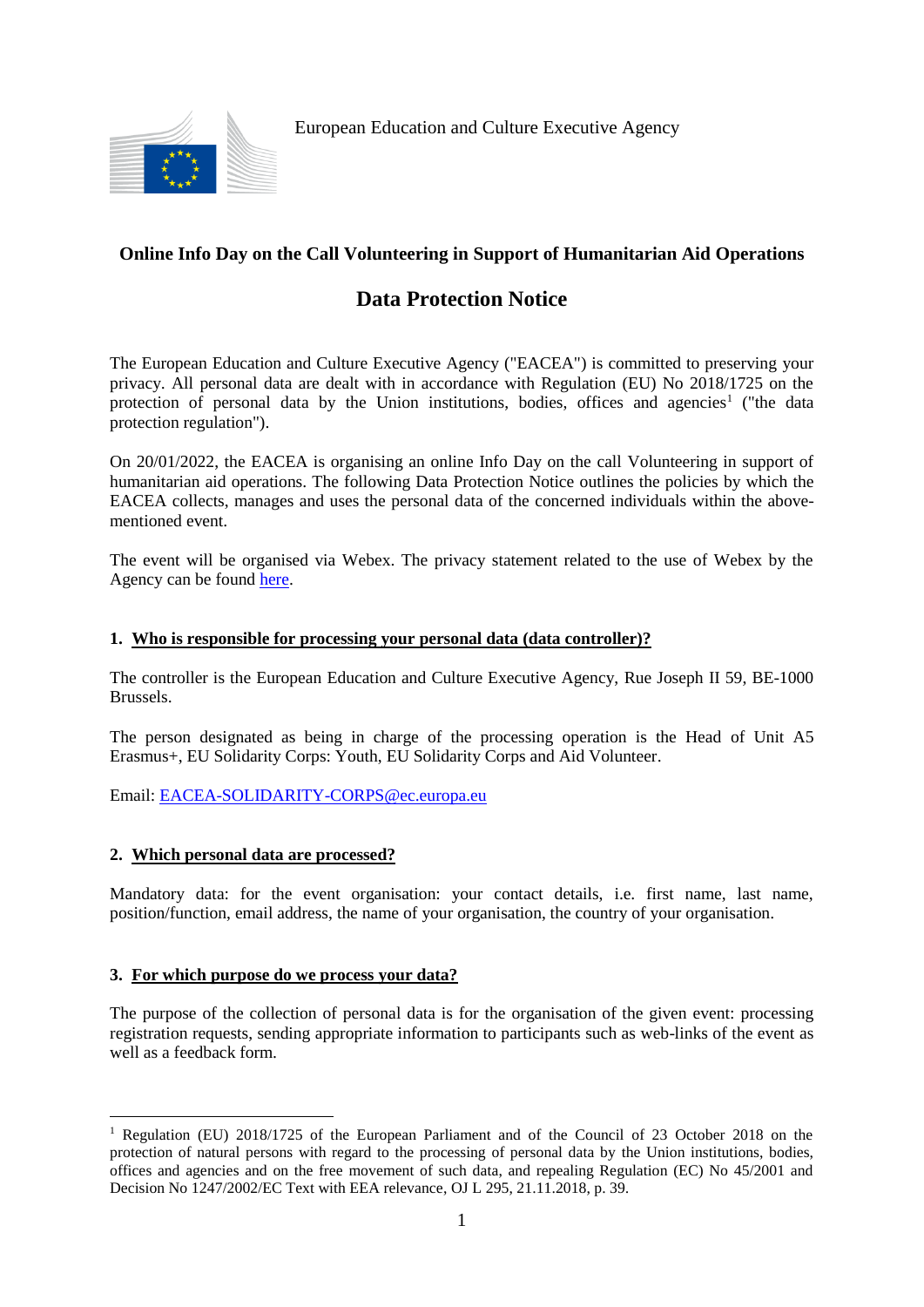#### **4. Who has access to your personal data and to whom is it disclosed?**

Access to your personal data may be given on a need-to know basis to the following recipients:

- The Unit of the controller of EACEA (EACEA A5):
- European Commission, in particular DG EAC.

In case of control or dispute, the bodies charged with a monitoring or inspection task in application of Union law (e.g. Internal Audit Service, European Commission, OLAF, EU Courts etc.).

#### **5. How long do we keep your personal data?**

Data relating to the Registration process of the event will be kept for 6 months after the closure of the event.

However, we may keep information identifying you for a longer period for statistical purposes with the appropriate safeguards in place or for future events.

#### **6. What are your rights concerning your personal data and how can you exercise them?**

Under the provisions of the data protection regulation, you have the right to:

- Request to access the personal data EACEA holds about you;
- Request a rectification of your personal data where necessary;
- Request the erasure of your personal data;
- Request the restriction of the processing of your personal data.

As this processing of your personal data is based on point of Article 5(1)(a) of the data protection regulation, please note that you have the right to object to processing of your personal data on grounds relating to your particular situation under the provisions of Article 23 of the data protection regulation.

#### **7. Your right to have recourse in case of conflict on any personal data issue**

In case of conflict on any personal data protection issue you can address yourself to the Controller at the above mentioned address and functional mailbox.

You can also contact the Data Protection Officer of EACEA at the following email address: [eacea](mailto:eacea-data-protection@ec.europa.eu)[data-protection@ec.europa.eu.](mailto:eacea-data-protection@ec.europa.eu)

You may lodge a complaint with the European Data Protection Supervisor at any time: [EDPS](https://edps.europa.eu/_en)  [Homepage | European Data Protection Supervisor \(europa.eu\).](https://edps.europa.eu/_en)

#### **8. On which legal basis are we processing your personal data?**

Data protection regulation Article 5(1)

(a) processing is necessary for the performance of a task carried out in the public interest or in the exercise of official authority vested in the Union institution or body (to be laid down in Union Law);

Under article  $5(1)(a)$  the applicable Union law is: